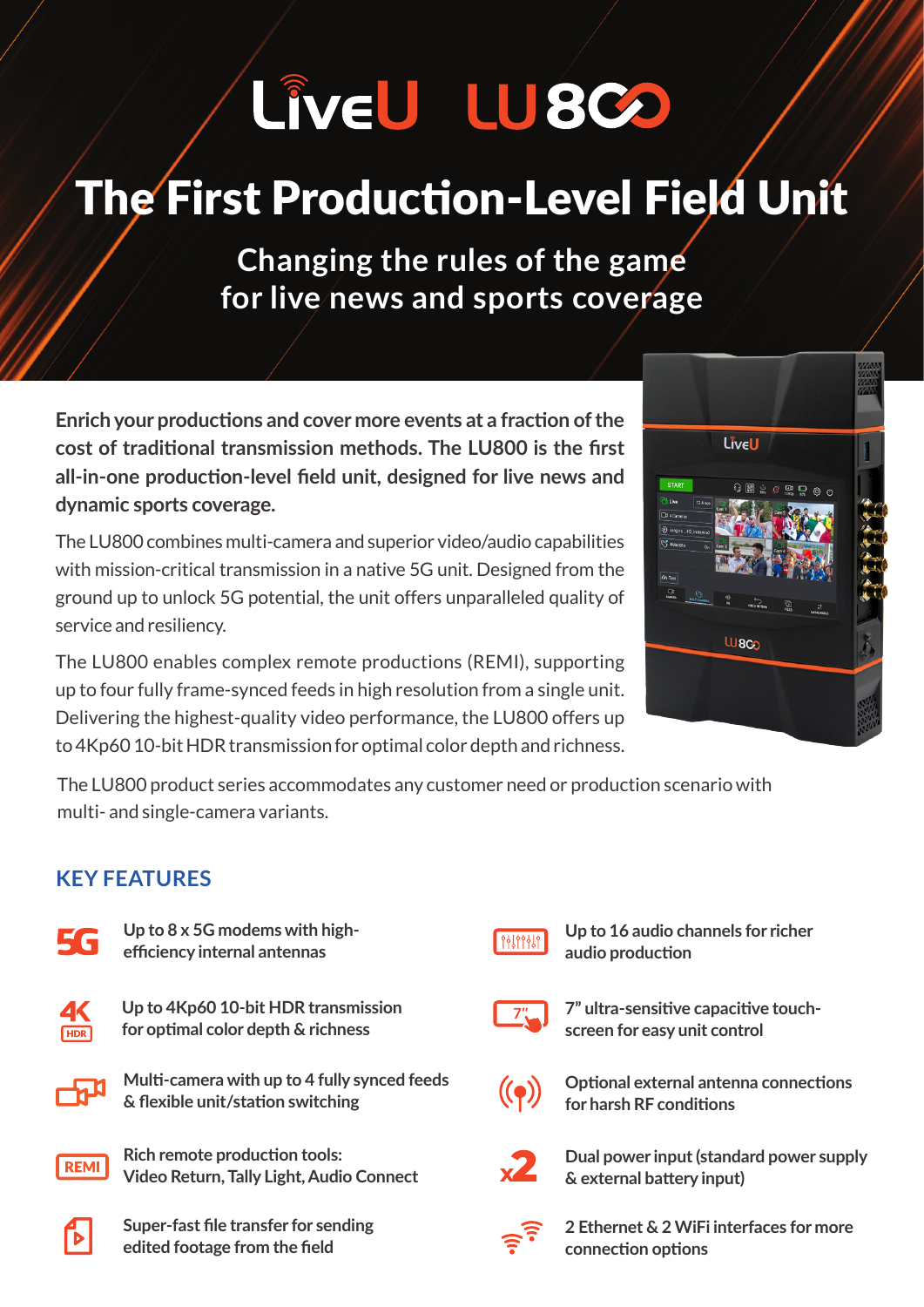## THE LUSCO SERIES

**One unit. Unlimited possibilities.** 

|                                     | <b>LU800-HDR</b>                                                                                   | <b>LU800-PRO</b>                                                                       | <b>PRO SOFTWARE UPGRADE</b>              |
|-------------------------------------|----------------------------------------------------------------------------------------------------|----------------------------------------------------------------------------------------|------------------------------------------|
| <b>CAMERA</b><br><b>INPUTS</b>      | $\mathbf{1}$                                                                                       | $\mathbf 1$                                                                            |                                          |
| <b>VIDEO</b><br><b>RESOLUTIONS</b>  | 4Kp50/60/25/30/24 (HDMI only)<br>1080p50/60/25/30/24<br>1080i50/60<br>720p50/60/25/30<br>PAL, NTSC | 4Kp50/60/25/30/24<br>1080p50/60/25/30/24<br>1080i50/60<br>720p50/60/25/30<br>PAL, NTSC | PRO <sub>2</sub><br>Up to 2 cameras<br>冊 |
| <b>VIDEO</b><br><b>INTERFACES</b>   | 1xSDI (3G/HD/SD)<br><b>HDMI 2.0</b>                                                                | 4xSDI (12G/3G/HD/SD)*                                                                  |                                          |
| <b>VIDEO</b><br><b>ENCODER</b>      | $8/10$ -bit<br>H.265/HEVC, H.264                                                                   | $8/10$ -bit<br>H.265/HEVC, H.264                                                       | PRO4                                     |
| <b>HDR</b>                          | Yes                                                                                                | Yes                                                                                    | Up to 4 cameras<br>ਾਲ                    |
| <b>AUDIO</b><br><b>CHANNELS</b>     | $Up$ to 4                                                                                          | $Up$ to $8$                                                                            | <b>MARTIN</b><br>Up to 16 channels       |
| <b>SUPPORTED</b><br><b>BITRATES</b> | Up to 30Mbps                                                                                       | Up to 70Mbps                                                                           |                                          |

*.B level or A level ,division square or SI2 – SDI-G3x4 or SDI-G12x1* – *K4 of formats all Supporting\**